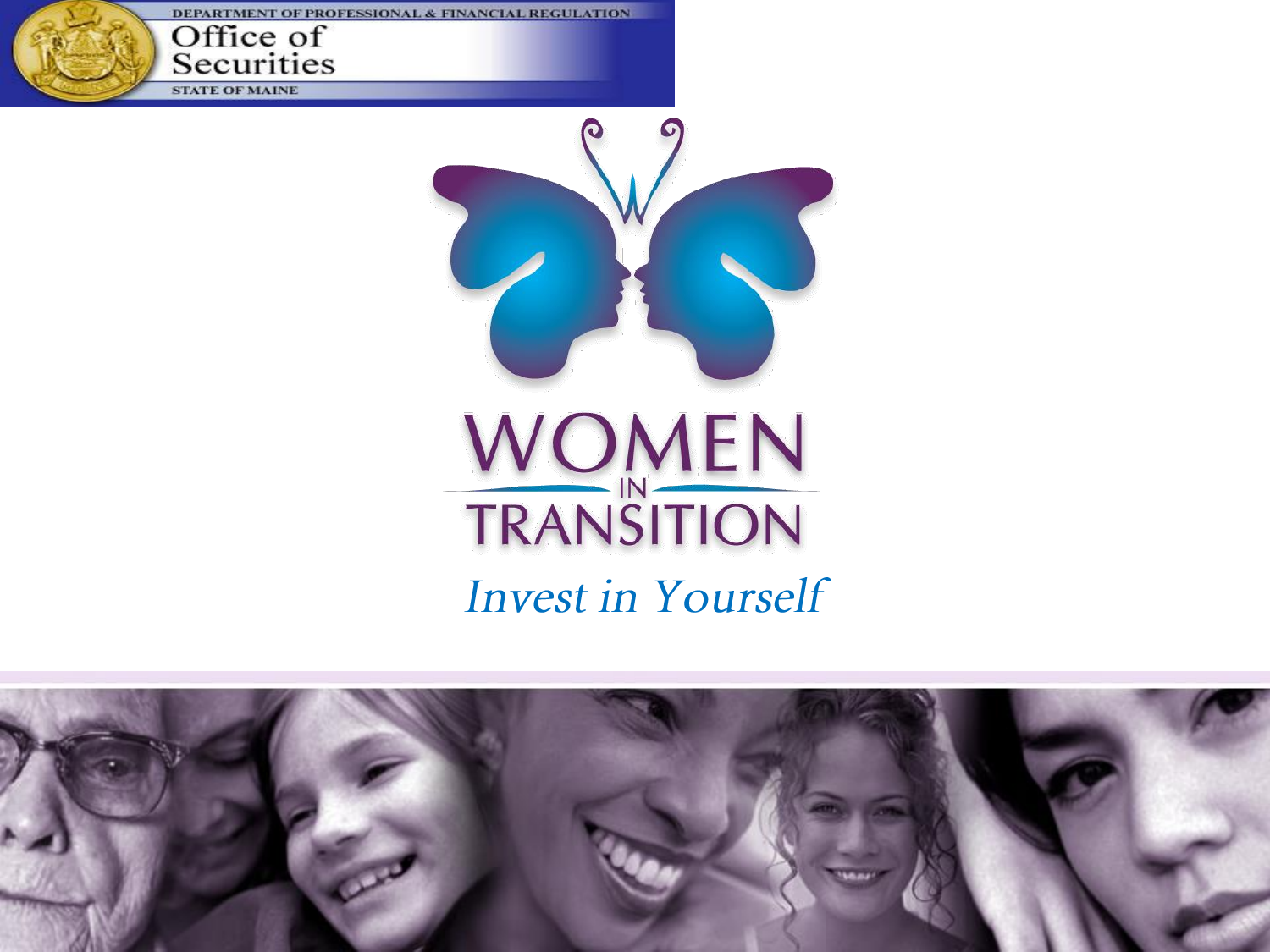

- What is the **Women In Transition** investor education program?
- How Does **Investment Fraud** Impact Women?
- How Can Women **Protect Themselves** from Investment Fraud?
- Where Can Women Go for **Investment Help**?

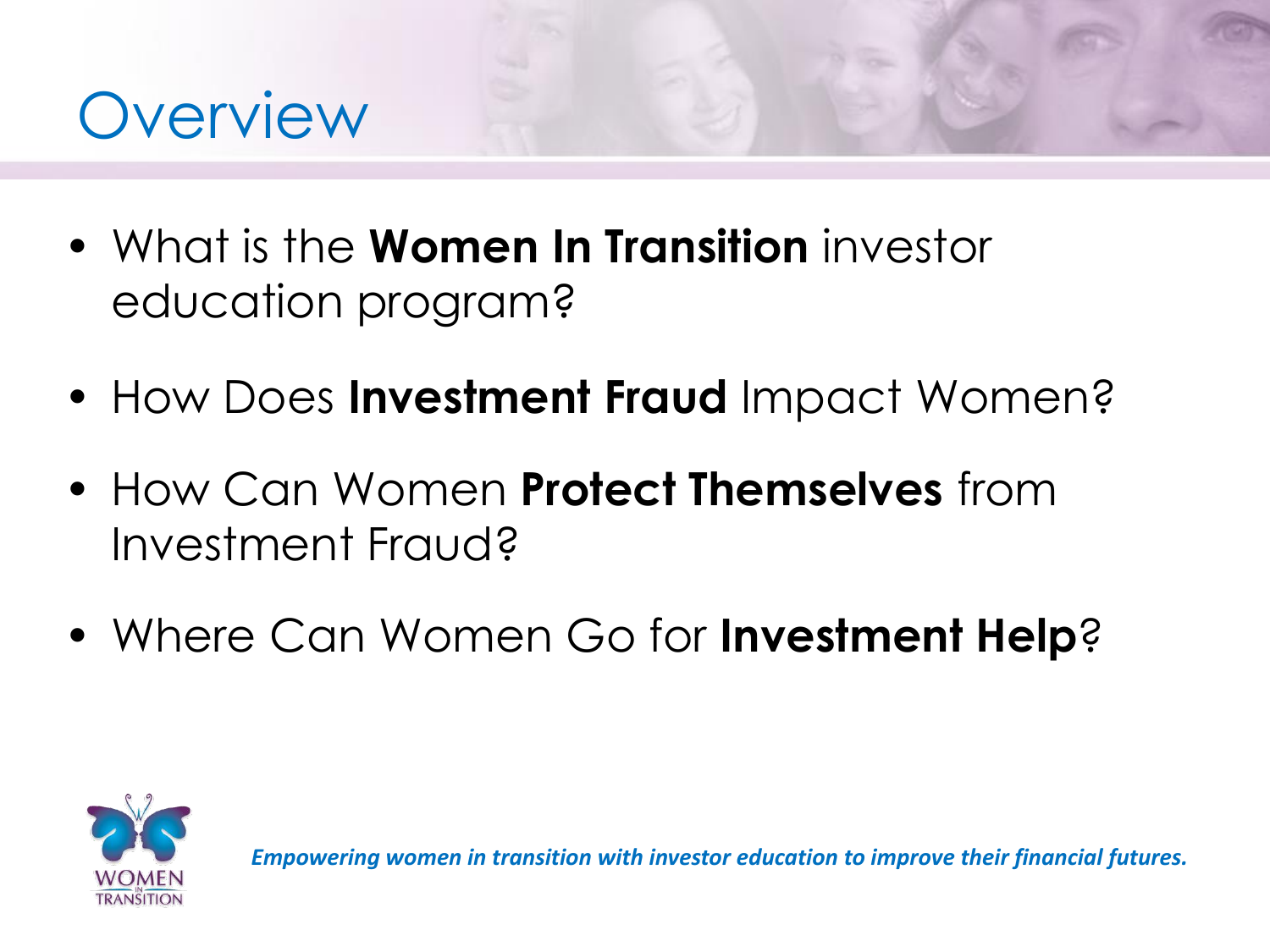# Women In Transition Investor Education Program

- Raises awareness of the emotional and socioeconomic factors that may make women hesitant to take control of their investments
- Provides specifically tailored investor education tips and resources to empower women in phases of financial transition, including:
	- Marriage
	- College-bound Children
	- Aging Parents
	- Job Loss, Divorce or Widowhood
	- Retirement

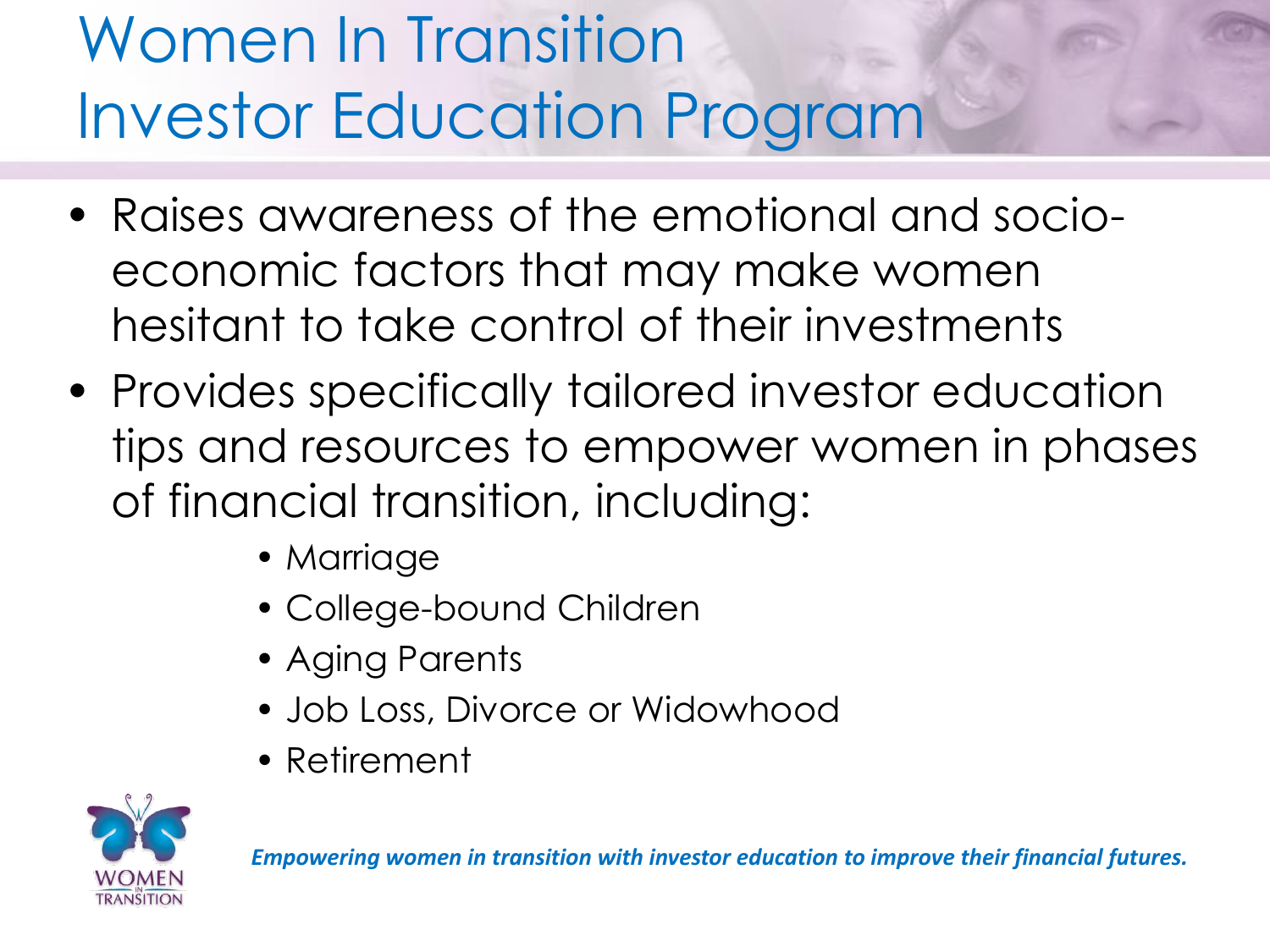## Why Investor Education for Women In Transition?

- About **99%** of women will be financially responsible for themselves or their families at some point (Wi\$eUp)
- More women than ever before **40%** serve as their household's primary breadwinner (Wi\$eUp)
- Many women still **earn less** than men for comparable work

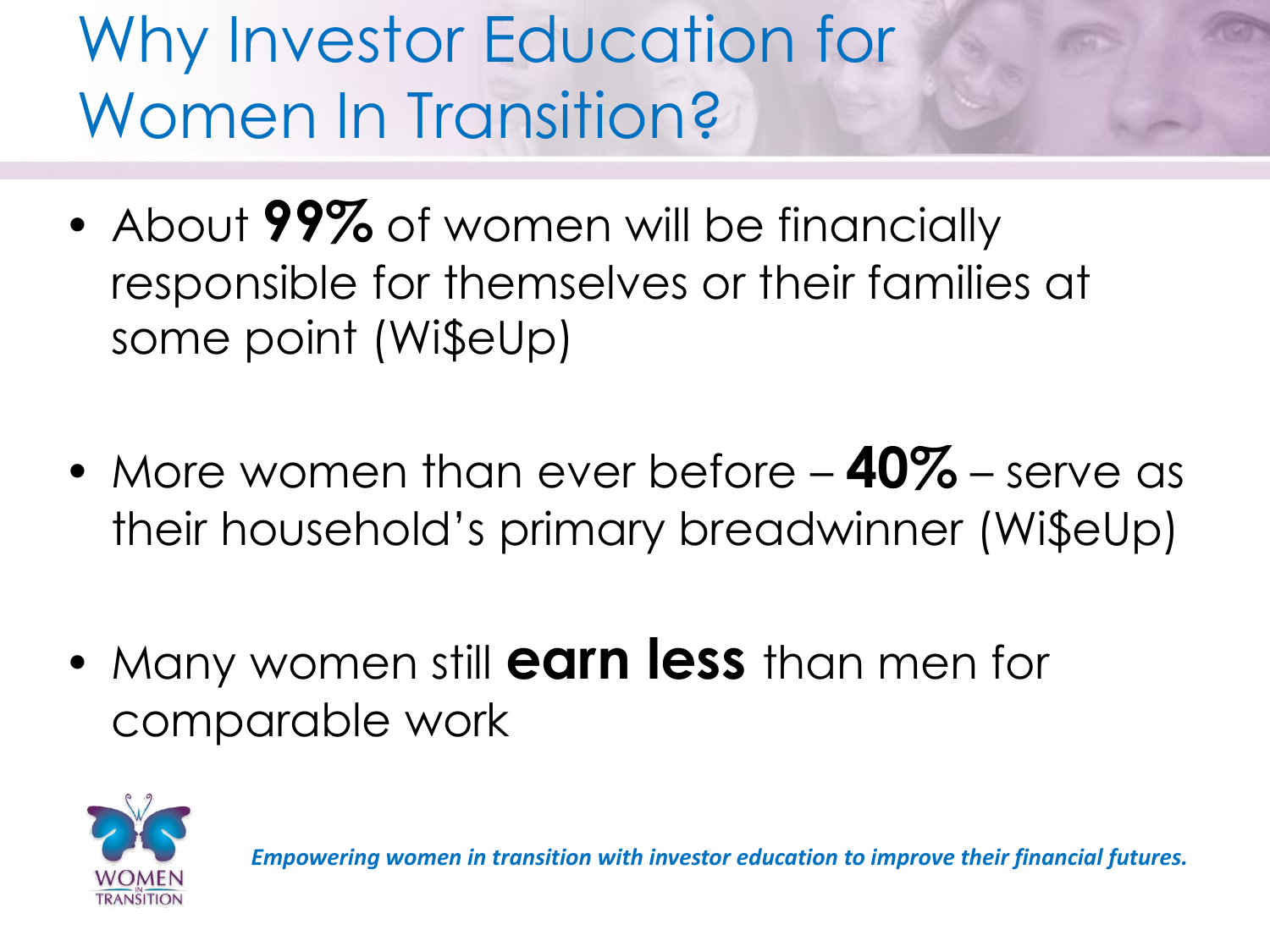## Why Investor Education for Women in Transition *(continued)*

- Women typically **outlive men** and must be financially prepared for a longer retirement
- **Less than half** of women have a retirement plan (Social Security Administration)
- Nearly **2/3** of women ages 40 to 79 have experienced a major financial transition such as divorce or job loss (AARP)

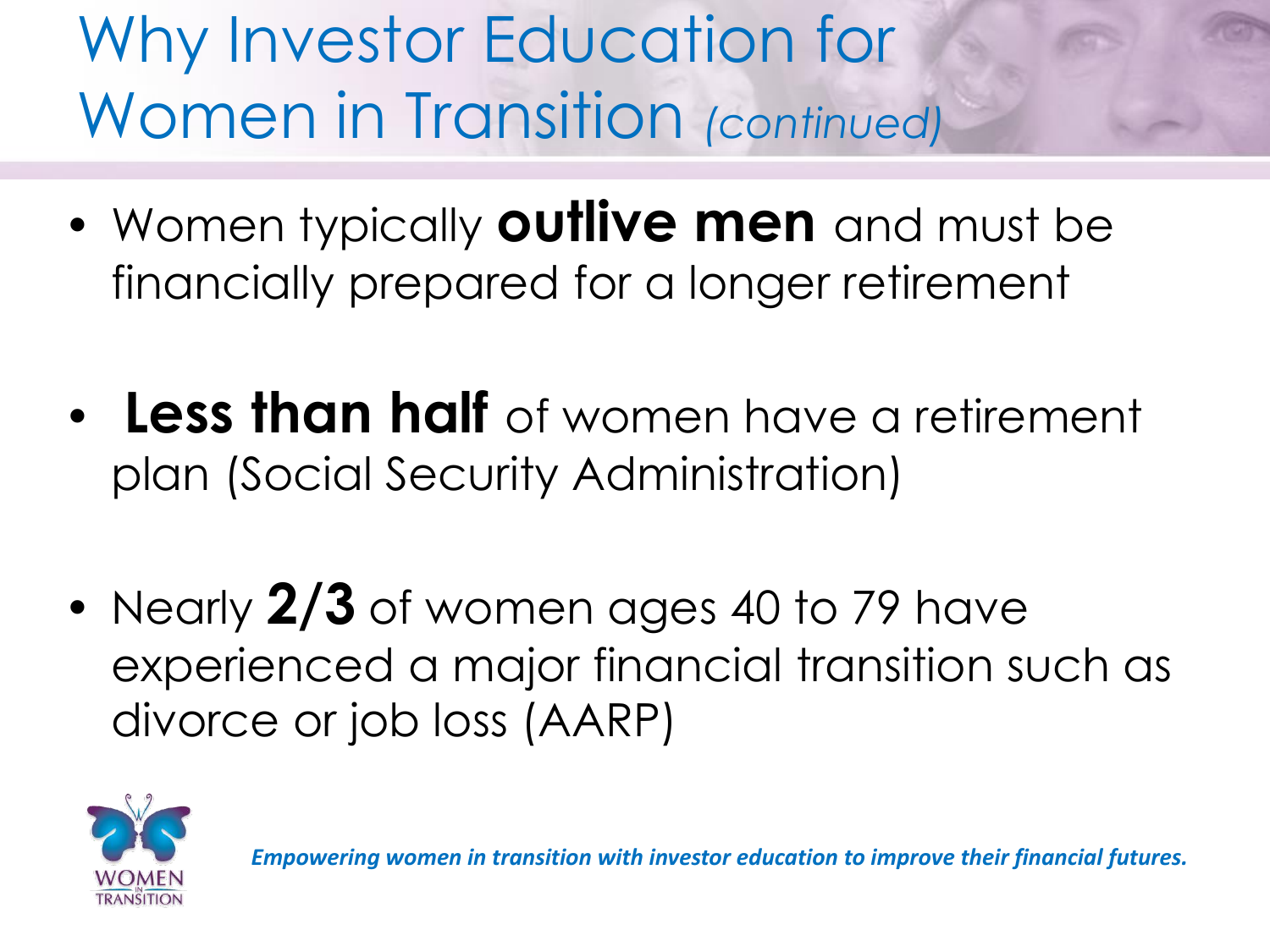## Women and Money

- Who is more **financially confident**  women or men?
- Who is the **typical investment scam victim**?
- How can financial confidence affect your **financial decision-making**?
- What are some other **emotional factors** that may impact your relationship with money?

*Work-Life Balance, Gender Roles (Cinderella Complex), Risk Aversion and Fear, Emotional Highs and Lows*

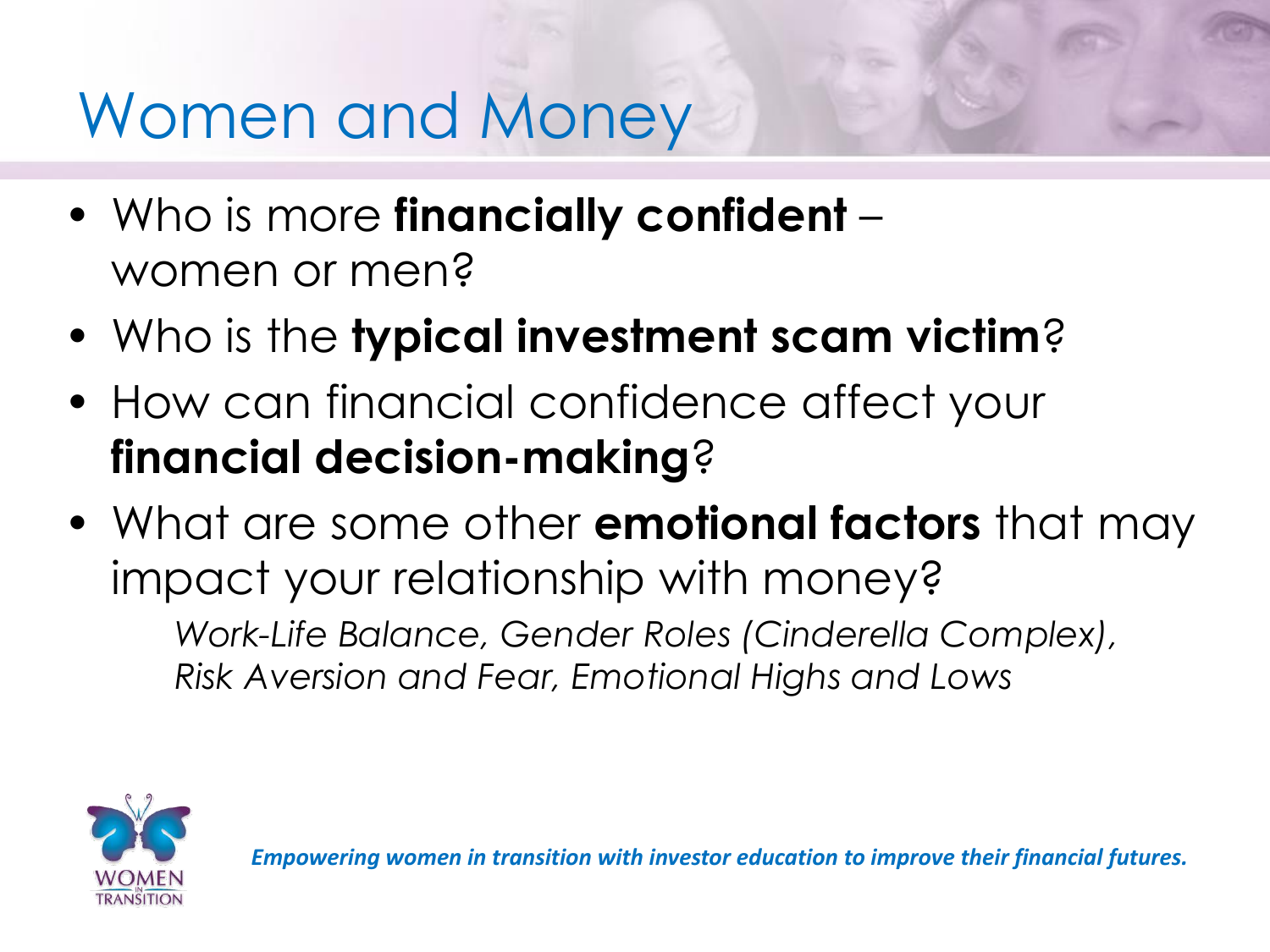# **Affinity Fraud**

In an **affinity fraud**, the con artist claims your trust because he or she is a member of the same **ethnic, religious, career or community group**.

#### How to Avoid Affinity Fraud

- Don't rely on reputations or personal relationships to make investment decisions
- Make sure you thoroughly understand the investment and risks
- Ask for professional advice from a neutral outside expert
- Ask the Maine Office of Securities for information on the salesperson and investment opportunity

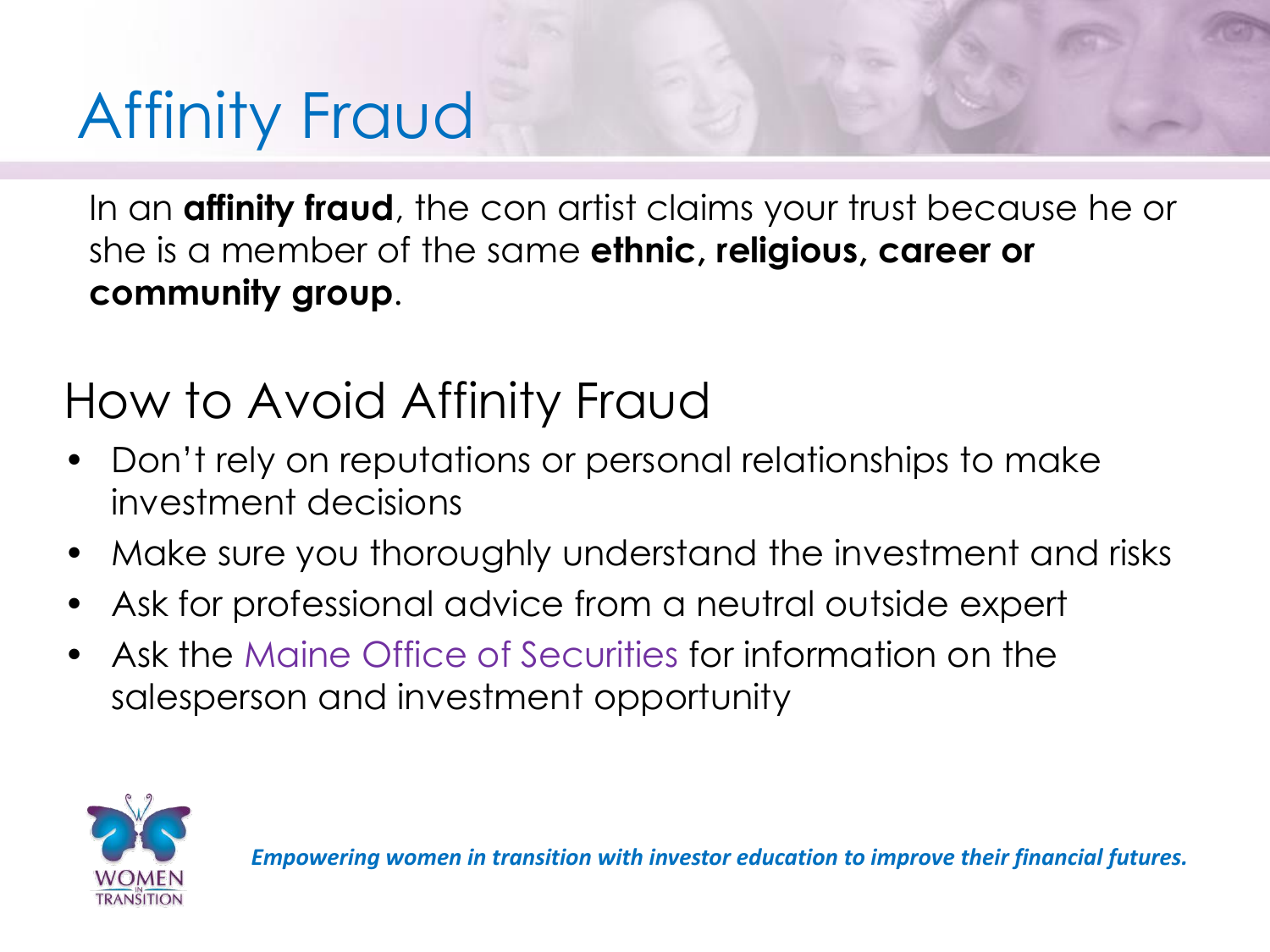## Scams Targeting Women

Networks such as workplaces and churches can be fertile ground for scams targeting women, including:

- Gifting Clubs
- Women Helping Women Pyramid Schemes
- Cold Calls



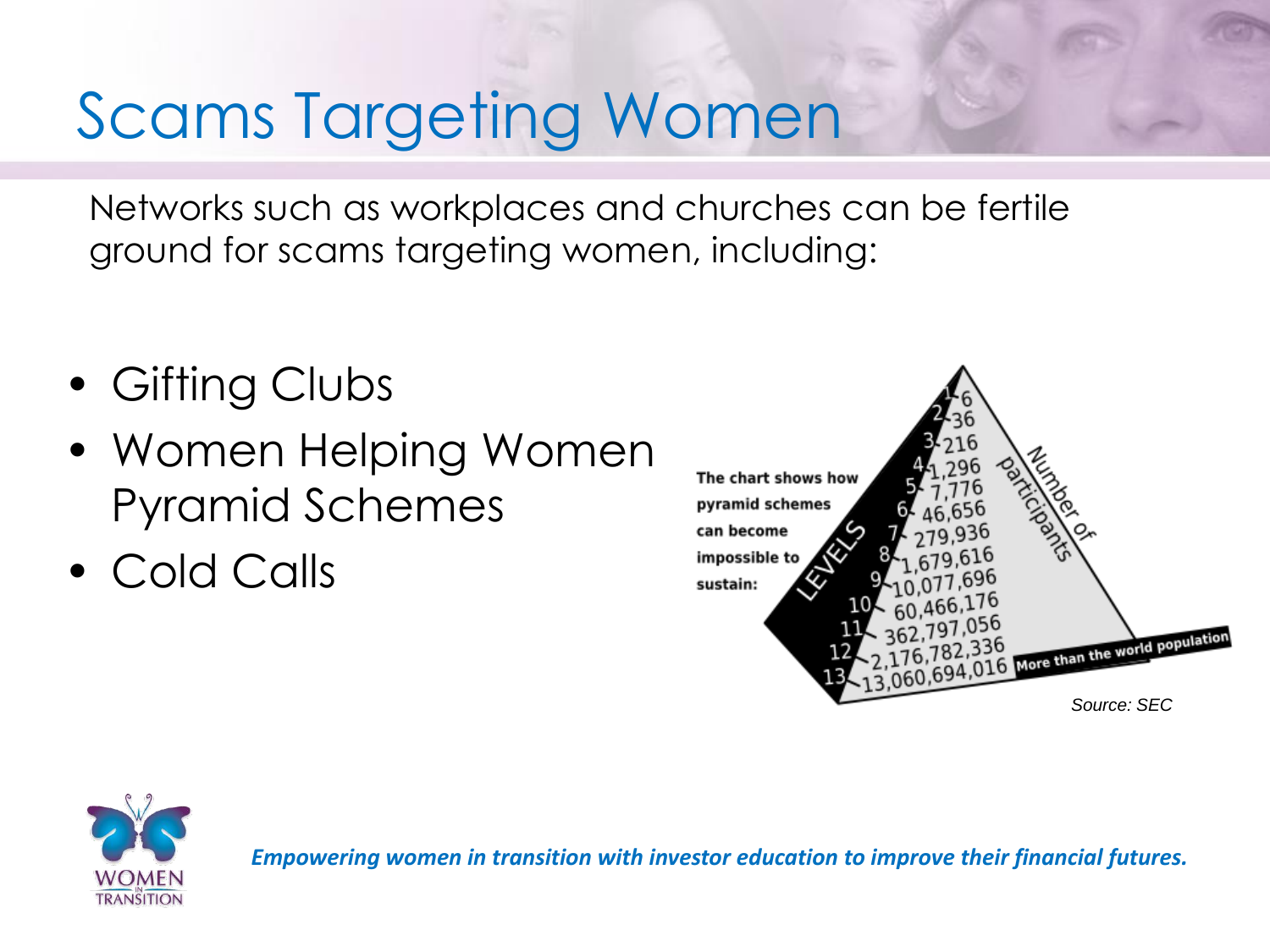## "Casanova" Fraudster

#### Michael Soutar

- Exclusively targeted women
- Previous conviction for aggravated assault and forgery
- Used investor funds for tailored suits and watches
- Indicted December 16, 2004 for securities fraud
- Escaped one day later
- Featured on "America's Most Wanted"
- Captured May 2005
- Locked up by the New Mexico Securities Division for 38 years



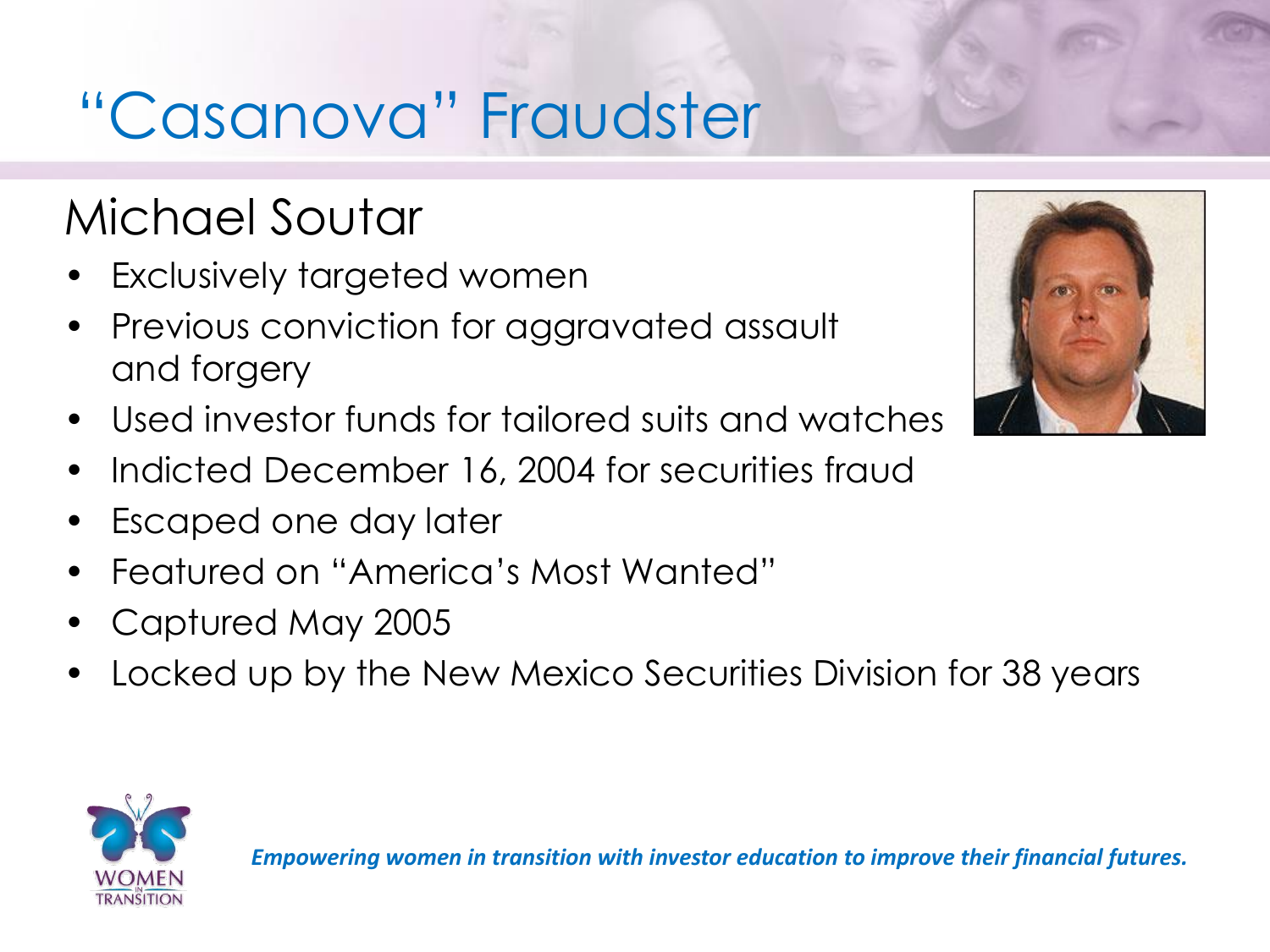## Ponzi Schemes

The Ponzi Scheme is a **house-of-cards** swindle in which high returns are paid to initial investors out of the funds of later investors, who end up losing all or most of their money.

- Beware of promises of high, guaranteed profits with little or no risk
- Avoid promoters who fail to provide clear explanations
- If you don't understand how the investment works, don't invest
- Ask for detailed information in writing
- Look for unbusiness-like conduct
- Request detailed information from the [Your Agency Name] on the investment and promoter



In the early 1920s, Charles Ponzi fleeced investors of \$10 million with the promise of a 40% return in just 90 days.

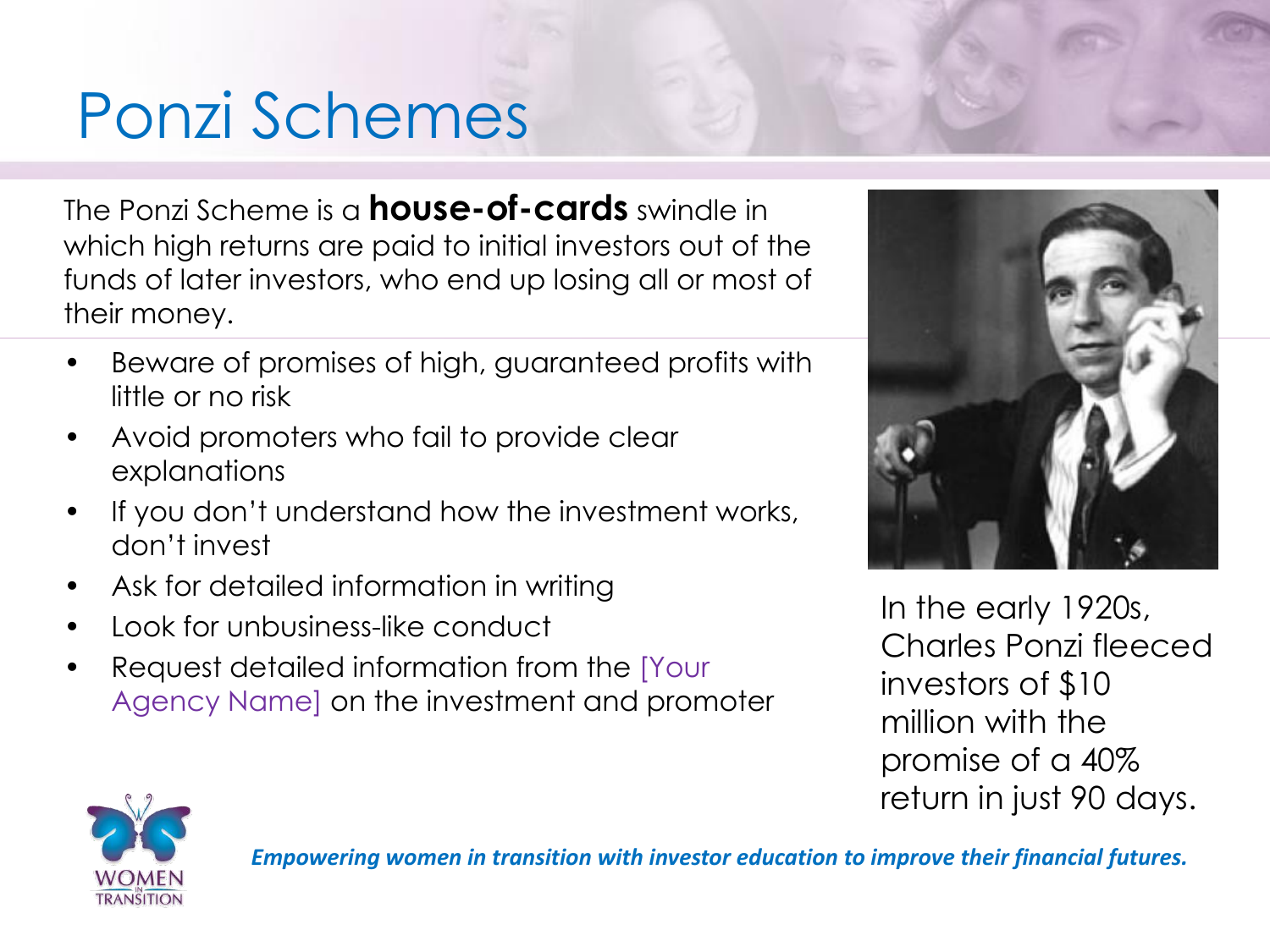## Other Common Scams

- Bait and Switch
- Commodities *Precious metals, oil and gas*
- "Free" Meal Seminars
- Unsuitable Investments *Selling a 25-year annuity to an 85-year-old woman*
- Bogus Credentials

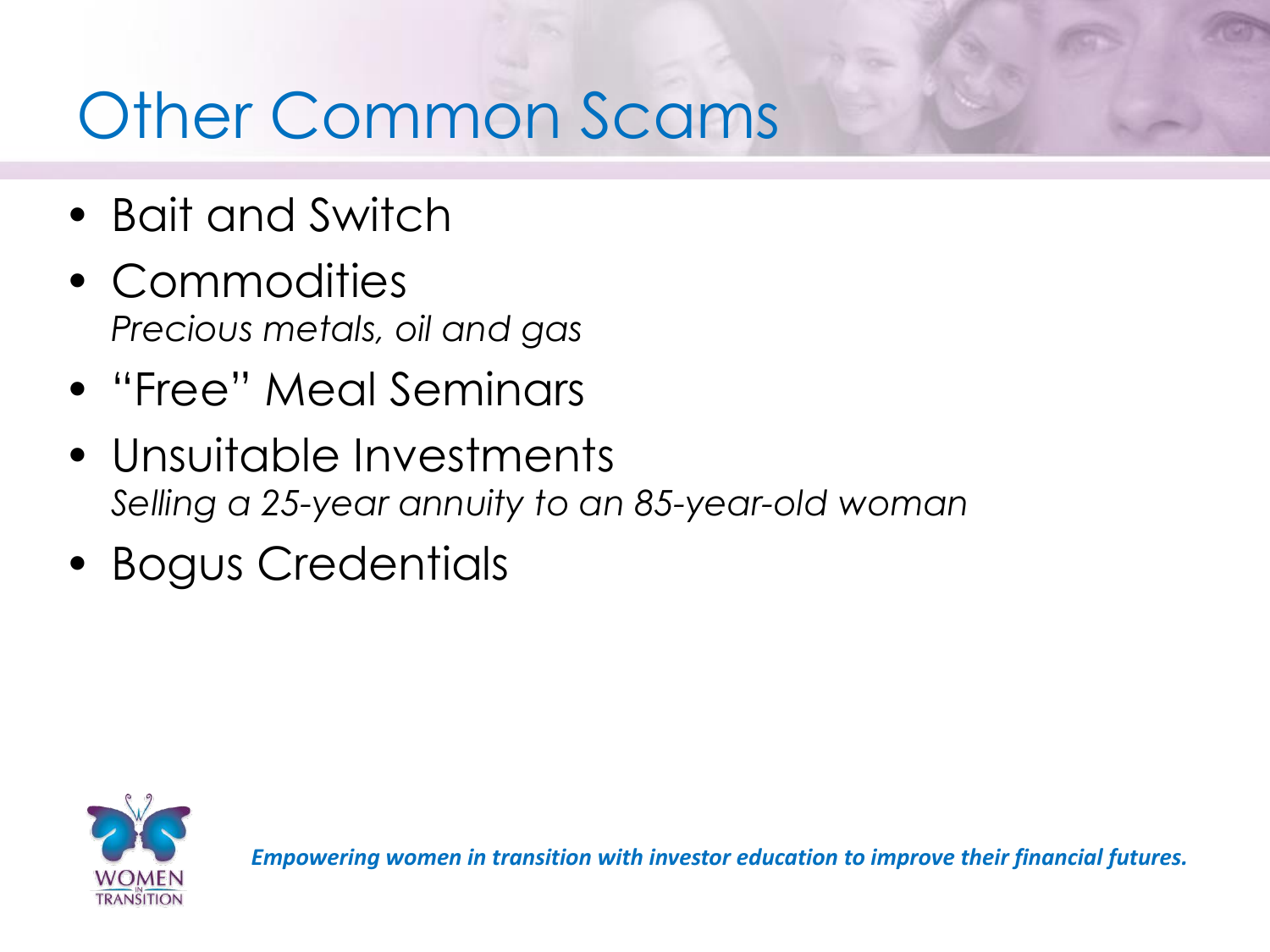#### Investigate Before You Invest

*If it sounds too good to be true … it probably is.*

- Contact the Maine Office of Securities to
	- Check the registration of the promoter
	- Make sure the investment is properly registered for sale in Maine
	- Obtain the background and disciplinary history of investment professionals
- If you think you are the victim of a scam **report it** to your state securities regulator *Call the* **Maine Office of Securities 1-877-624-8551**

*or visit* **www.investors.maine.gov**

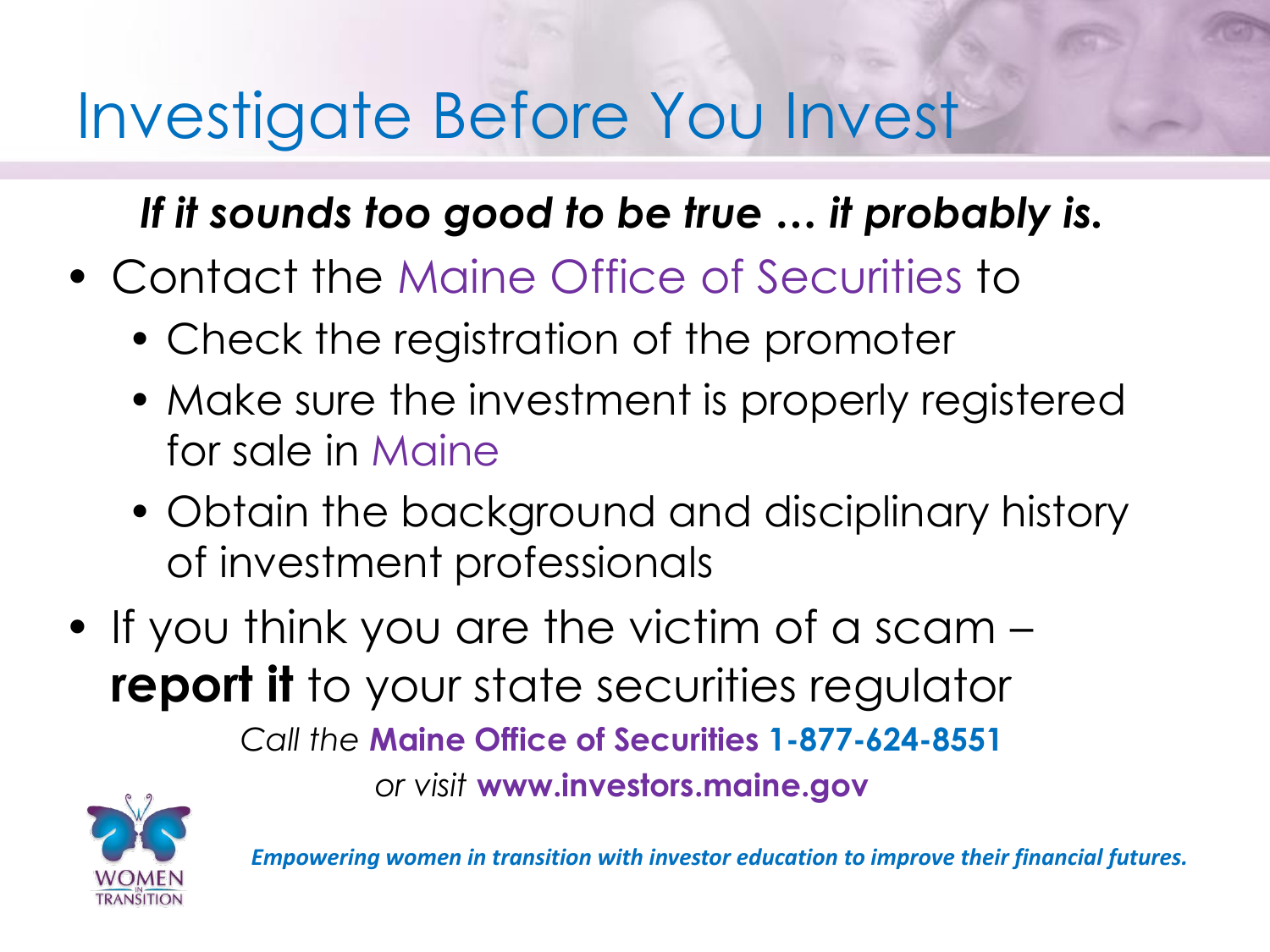# How to Approach Financial Transitions

Women are particularly vulnerable to investment fraud and other financial challenges during periods of difficult **transitions** when their financial status can undergo dramatic shifts

- Marriage
- College-bound Children
- Aging Parents
- The Unexpected (job loss, divorce, health crisis, etc.)
- Retirement

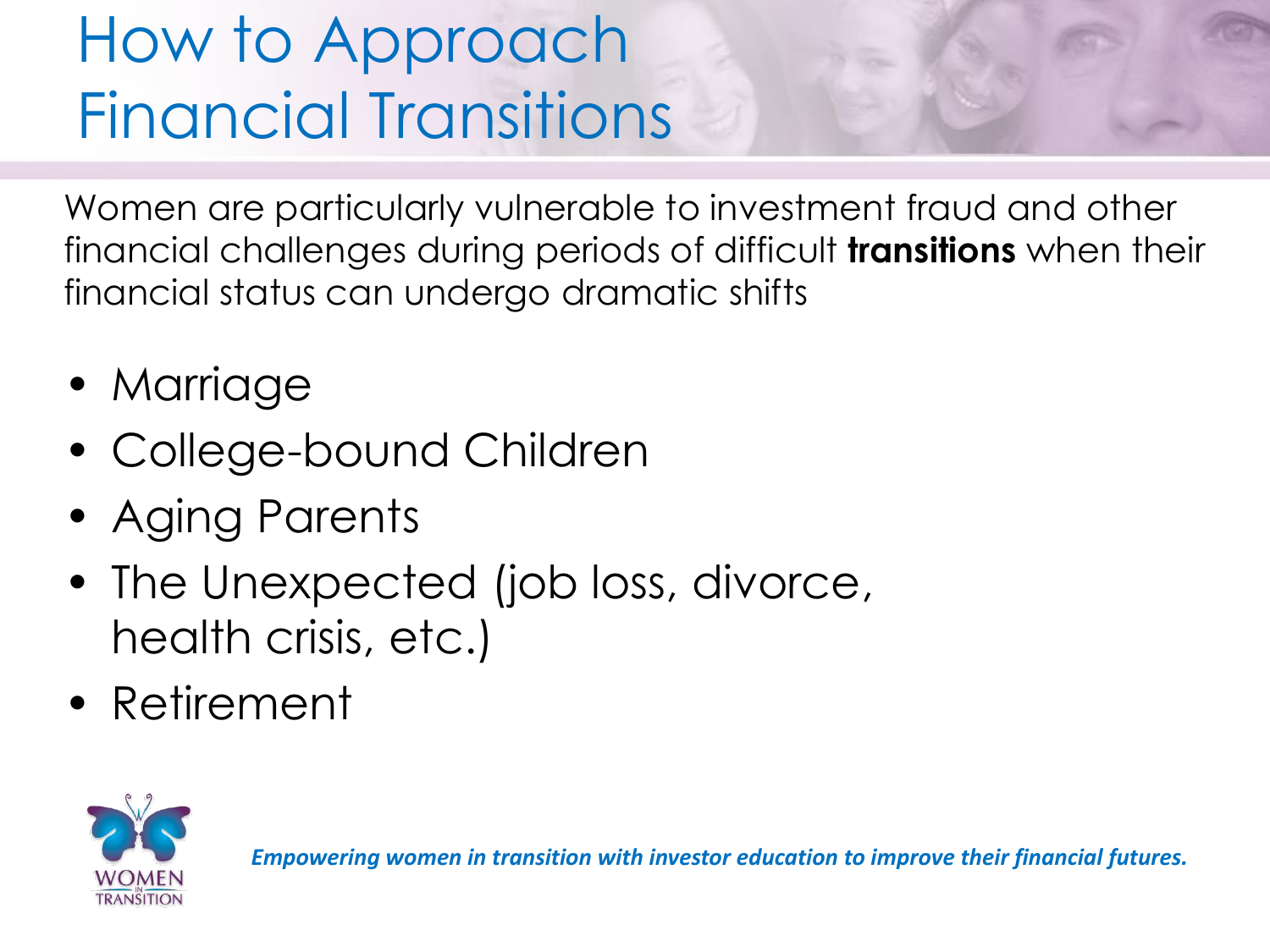## **Marriage**

- Begin an **open, honest dialogue** about your current financial situation and your investment goals before walking down the aisle.
	- Talking about money early in the relationship may help establish and sustain equality in your financial partnership
- A financial professional could help you communicate your financial expectations and start married life with **mutually established goals**
	- Contact the Maine Office of Securities to make sure your financial services professional is properly registered and has a clean employment and disciplinary history

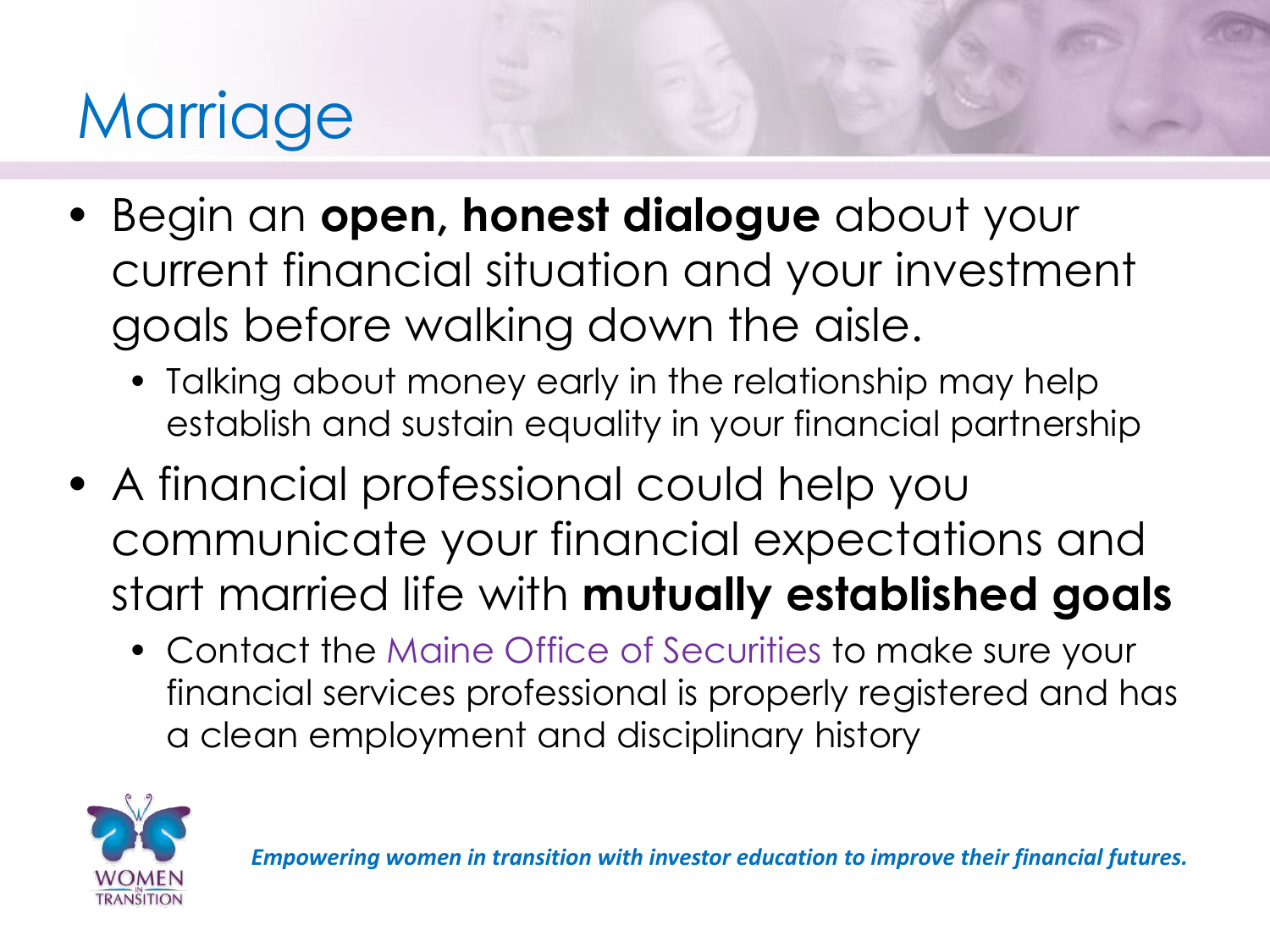## College-bound Children

- Establish, in advance, what you **expect your child to contribute** to his or her educational expenses
- **Do your homework**. Research **529 college savings plans** and other scholarship and loan options to finance your child's degree without dipping into your retirement savings. Remember, scholarships and loans are available for college but not for your retirement

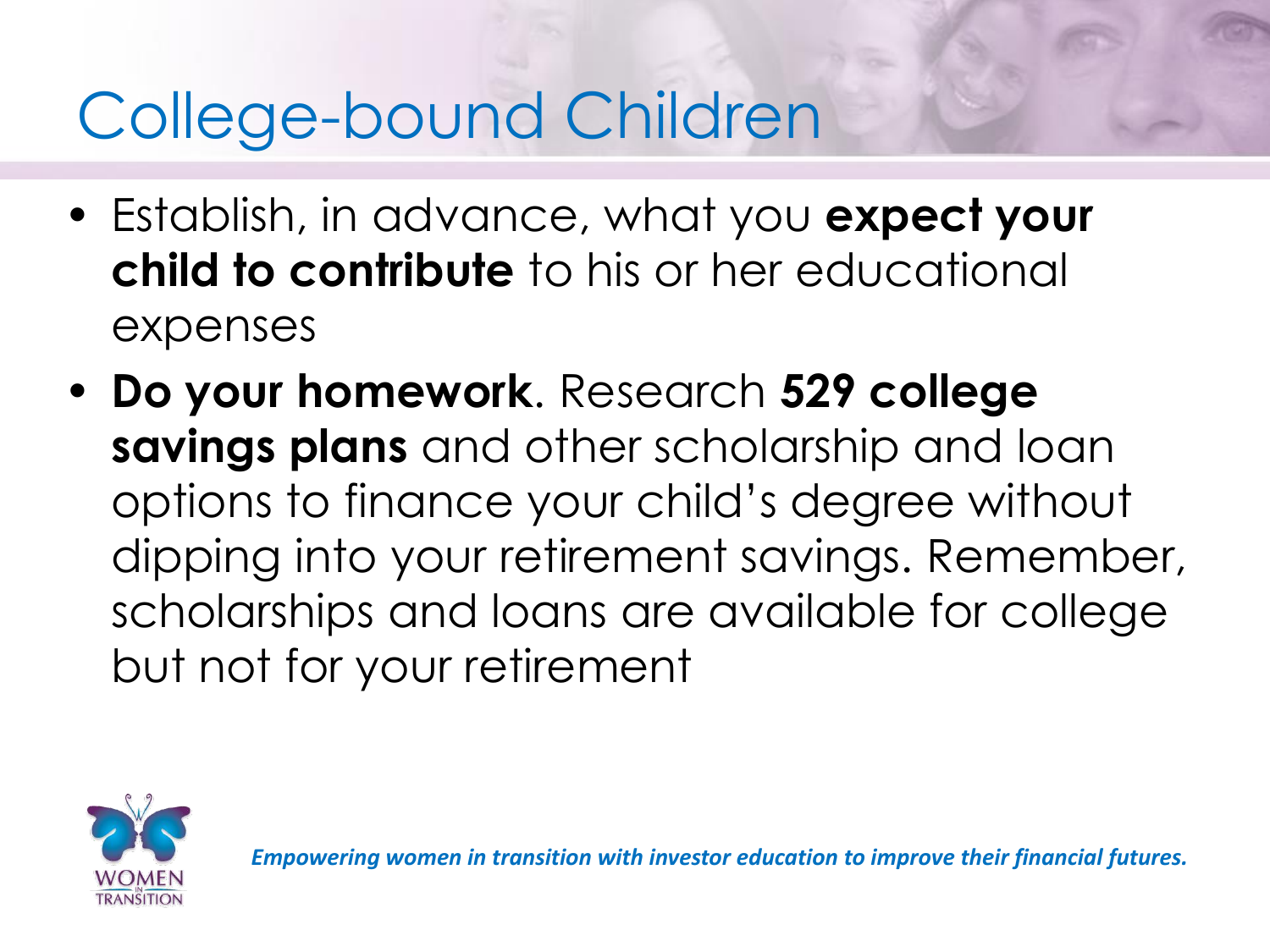# Aging Parents

- **Talk to your parents** about their finances. Knowing their financial situation is critical to protecting them from unplanned-for expenses and fraud
- The elderly are a favorite **target of fraudsters** due to their age and accumulated wealth, so learn how to spot red flags of fraud
- Are you in the **Sandwich Generation**? The Office of Securities has tools and tips for women whose own financial needs are sandwiched between the needs of their children and parents

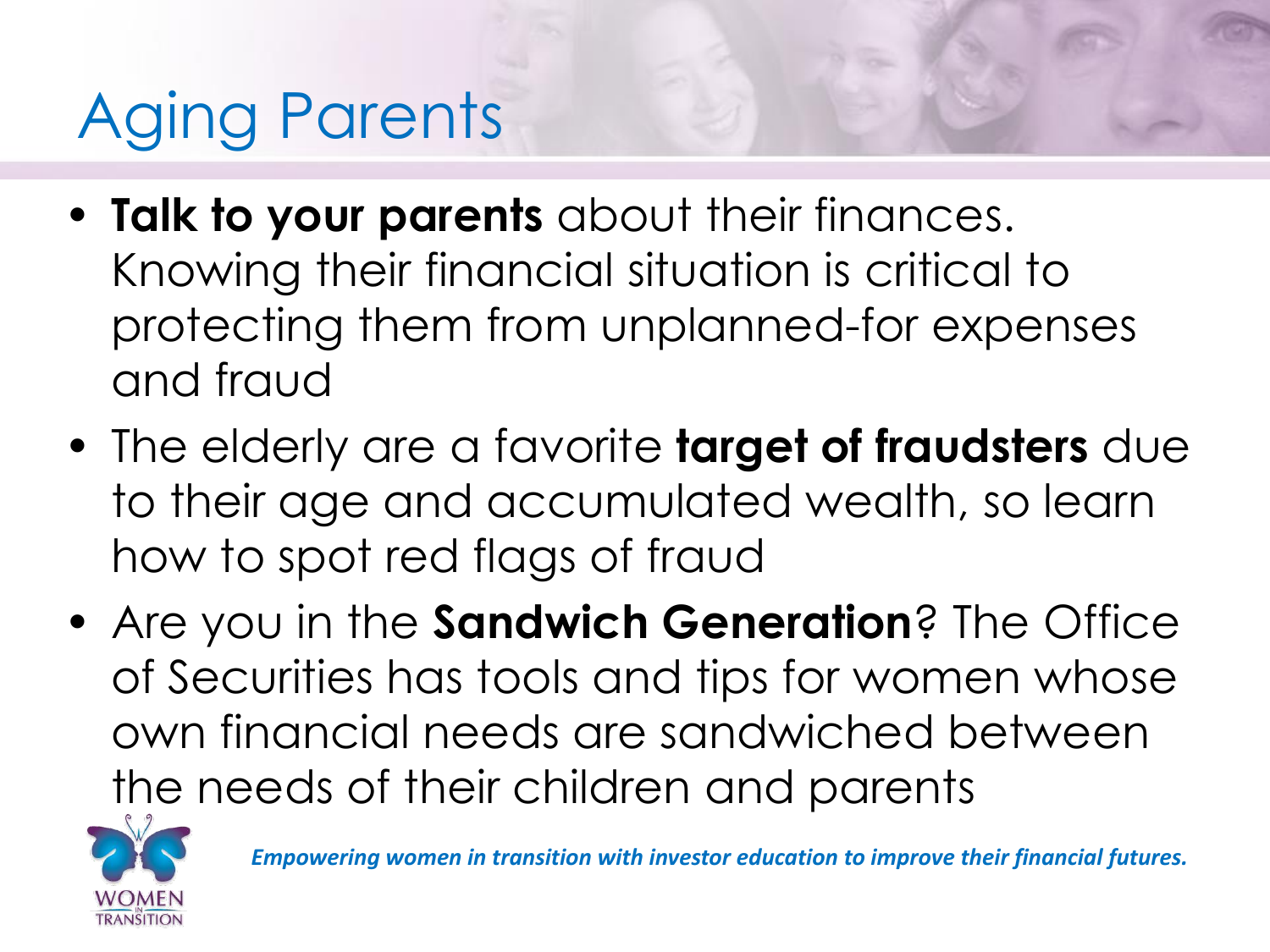## Planning for the Unexpected

Protect your financial security from an unanticipated change in financial situation such as **job loss, divorce, separation, widowhood or health crisis.** 

- Set aside **emergency funds.** Aim to save at least **\$1000** for things that break (pets, cars, appliances) and **3-6 months** of living expenses for things that leave (health, jobs, spouses)
- **Know your assets,** including savings, insurance policies, pensions and retirement plans

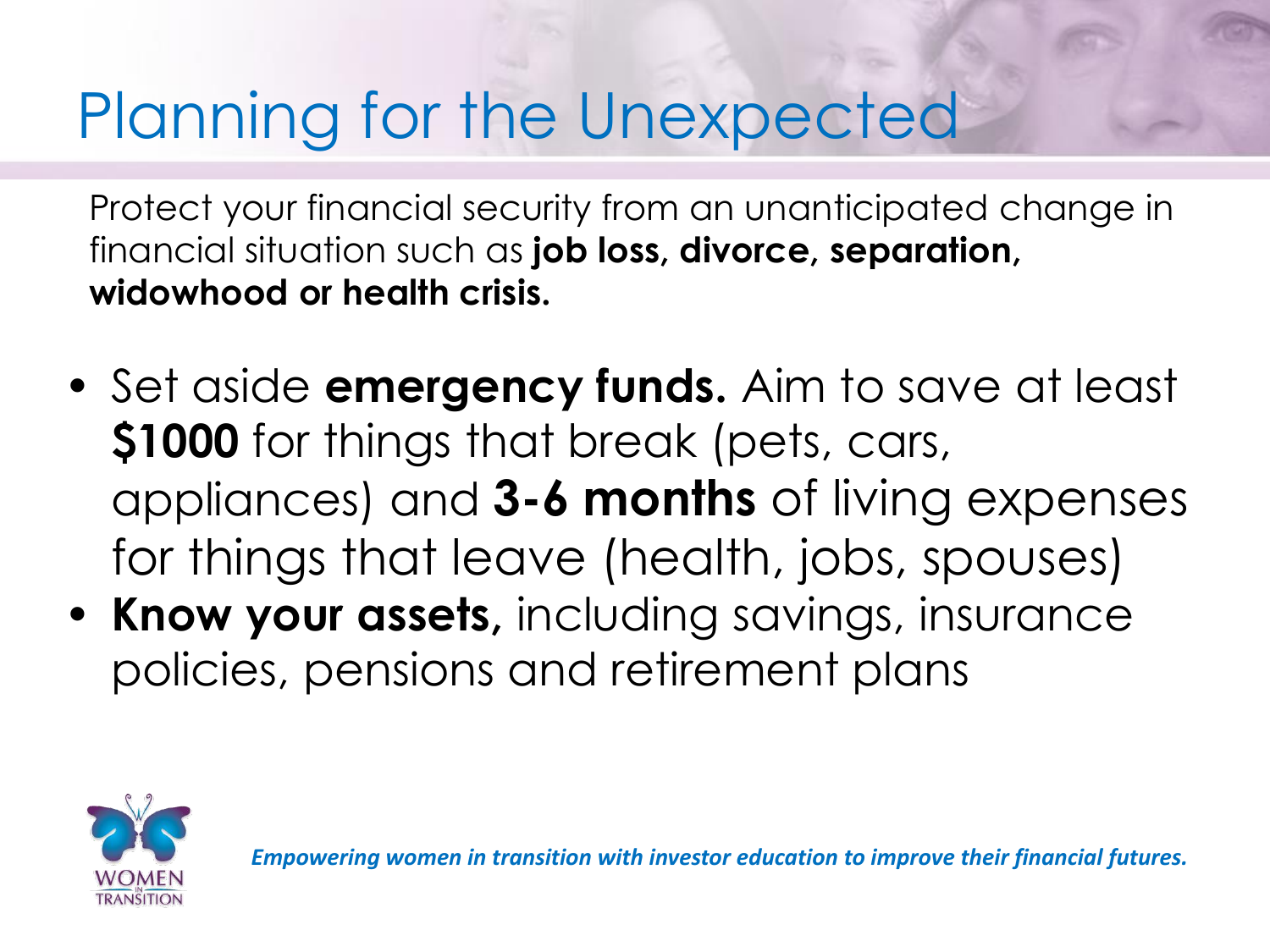## More Planning for the Unexpected

- Store your financial-related documentation somewhere **accessible** and **secure**
- **Get help** from an investment professional. Just be wary of unsolicited offers – scam artists prey on people who are feeling desperate
- **Understand your employee benefits.** Ask your employer for the **summary plan description**, which outlines the plan's terms and conditions
- **Conserve** your retirement funds if possible

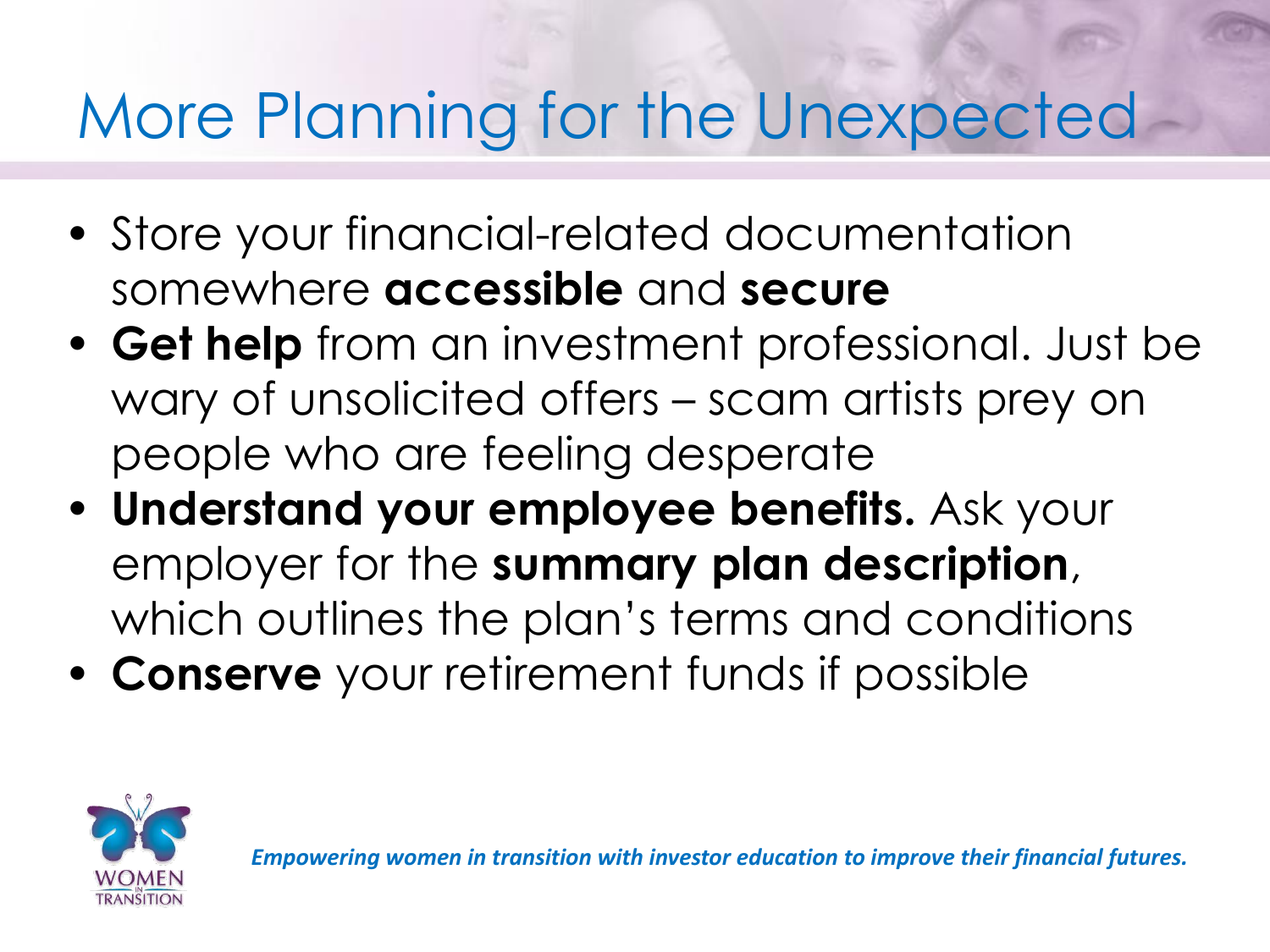## Retirement

- **Plan ahead**. When do you want to retire? How much money do you think you'll need for a comfortable retirement?
- **Continually re-evaluate** your financial plan. What level of risk is acceptable to you now? How about in 10 years? 20?
- **Avoid Surprises.** Do you understand the terms and conditions of your accounts? You don't want to be hit with unexpected taxes and fees

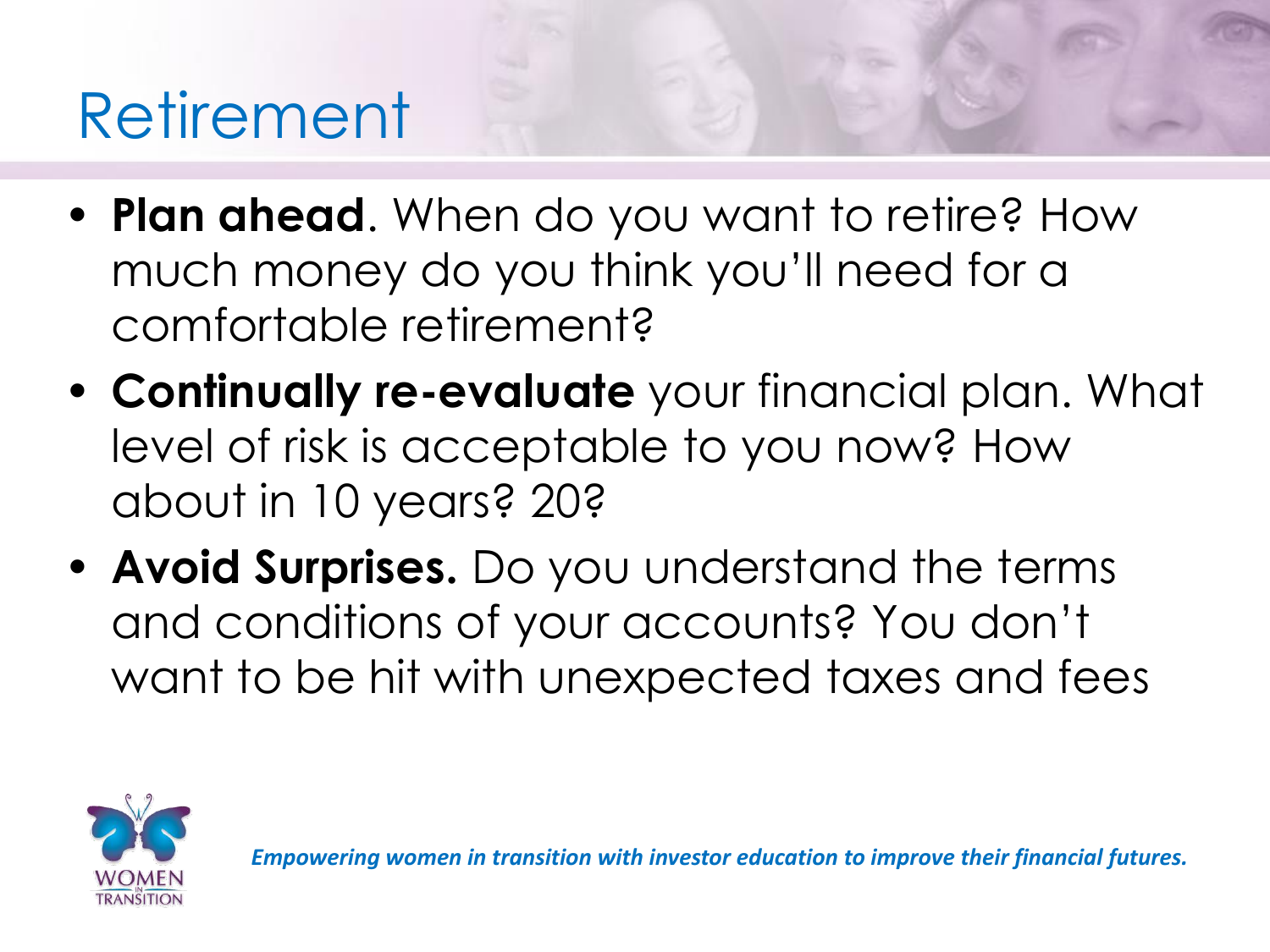## Compound Interest

- It's never too early to start investing
- Start early, contribute regularly and be patient



Starting at age 25 and investing \$1000/year for just 10 years will add up to \$10K more in retirement savings than starting at 35 and investing the same amount annually for 30 years

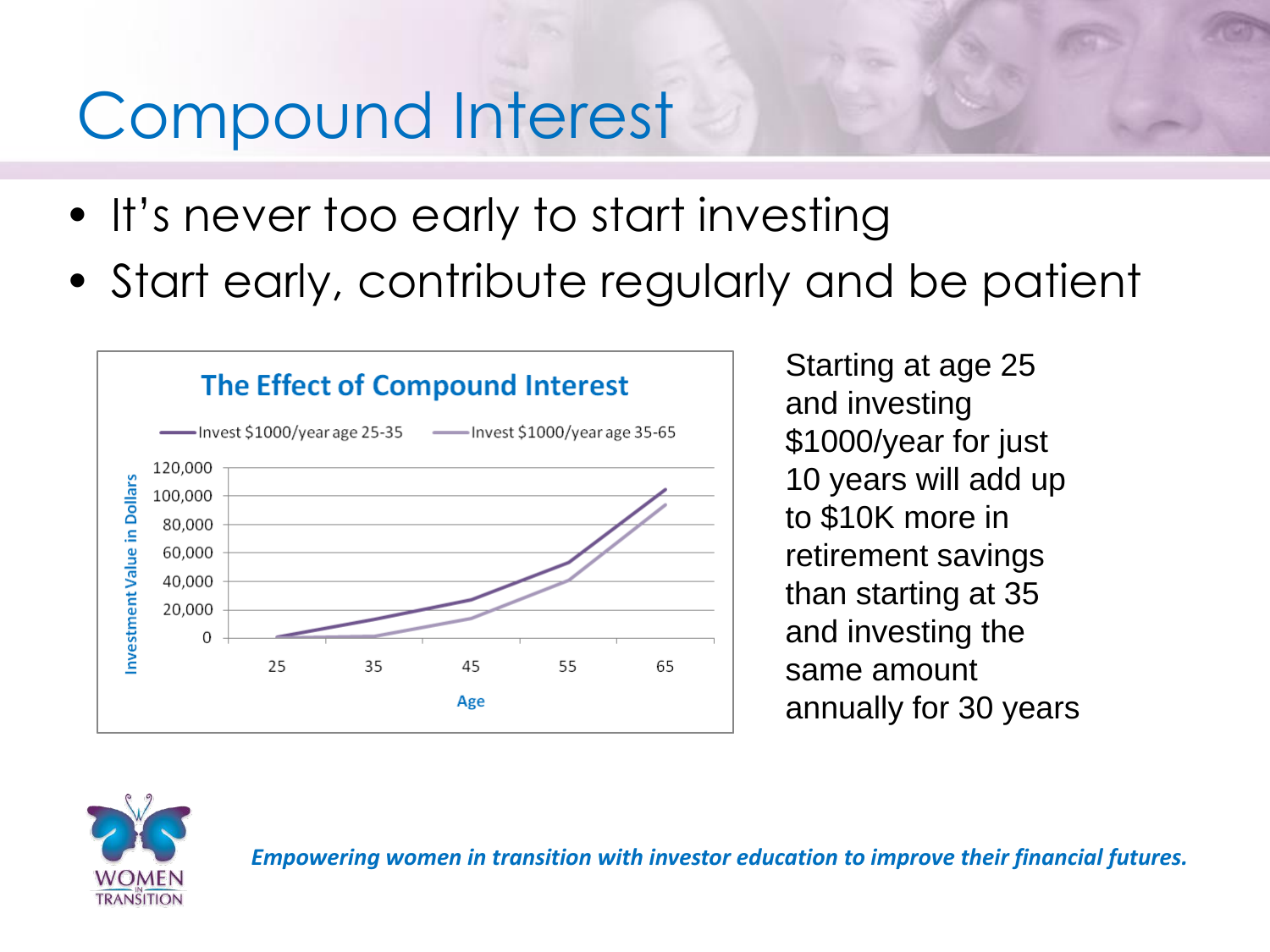### The Latte Factor

**Small** expenses can add up **big-time**. Before you buy that latte, think about what impact those dollars could have in your retirement account.



**\$6.50** quad venti soy 3-pump no foam with whip peppermint white mocha

#### **X 5** days/week

#### **\$32.50/week \$162.50/month \$1,950/year**

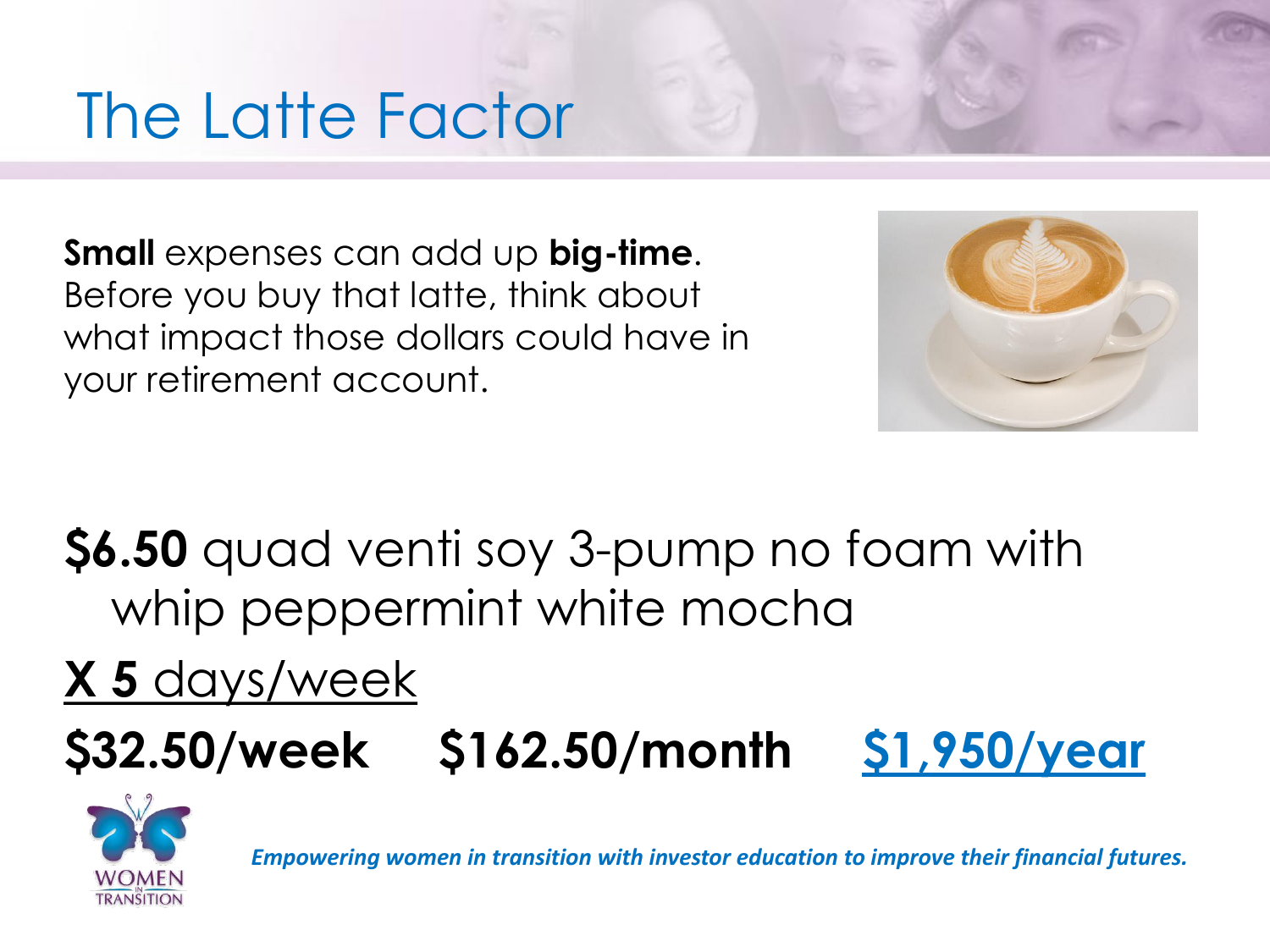# Getting Started on Your Finances

- Are you where you want to be financially?
- What obstacles are standing in the way of your financial goals?
- What steps can you take today to move closer to where you want to be financially?
	- Set a realistic budget
	- Assess your risk tolerance
	- Get help from a vetted professional
	- Investigate before you invest
	- Remember: it's never too early or too late to save and invest